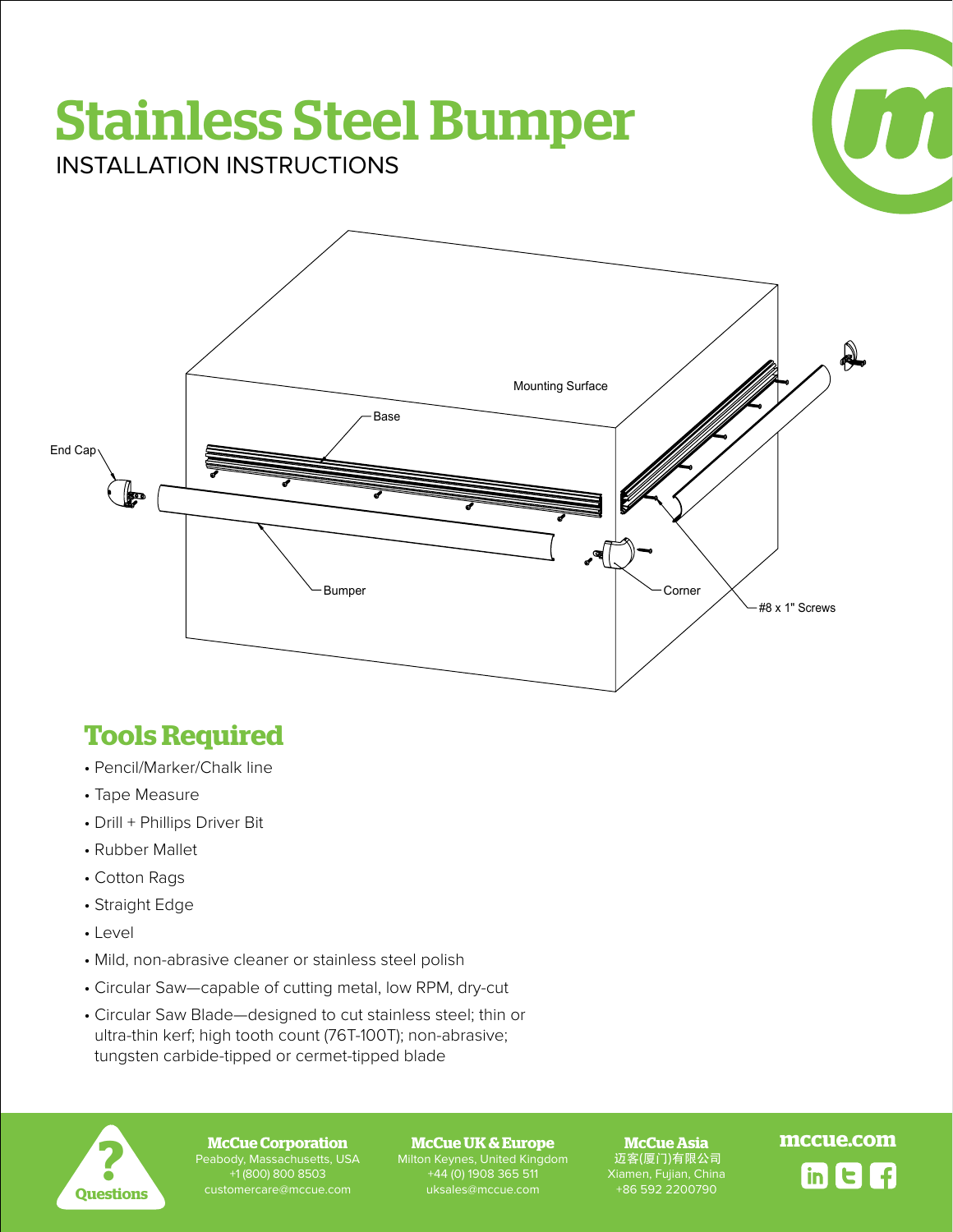

Using a tape measure and chalk line (or pencil), mark a line on the case indicating placement of the top edge of bumper according to your height specification.

**1**

**2**



Measure case to determine base length. Allow an offset of 1 3/4" for end caps and 1 1/8" for corners.

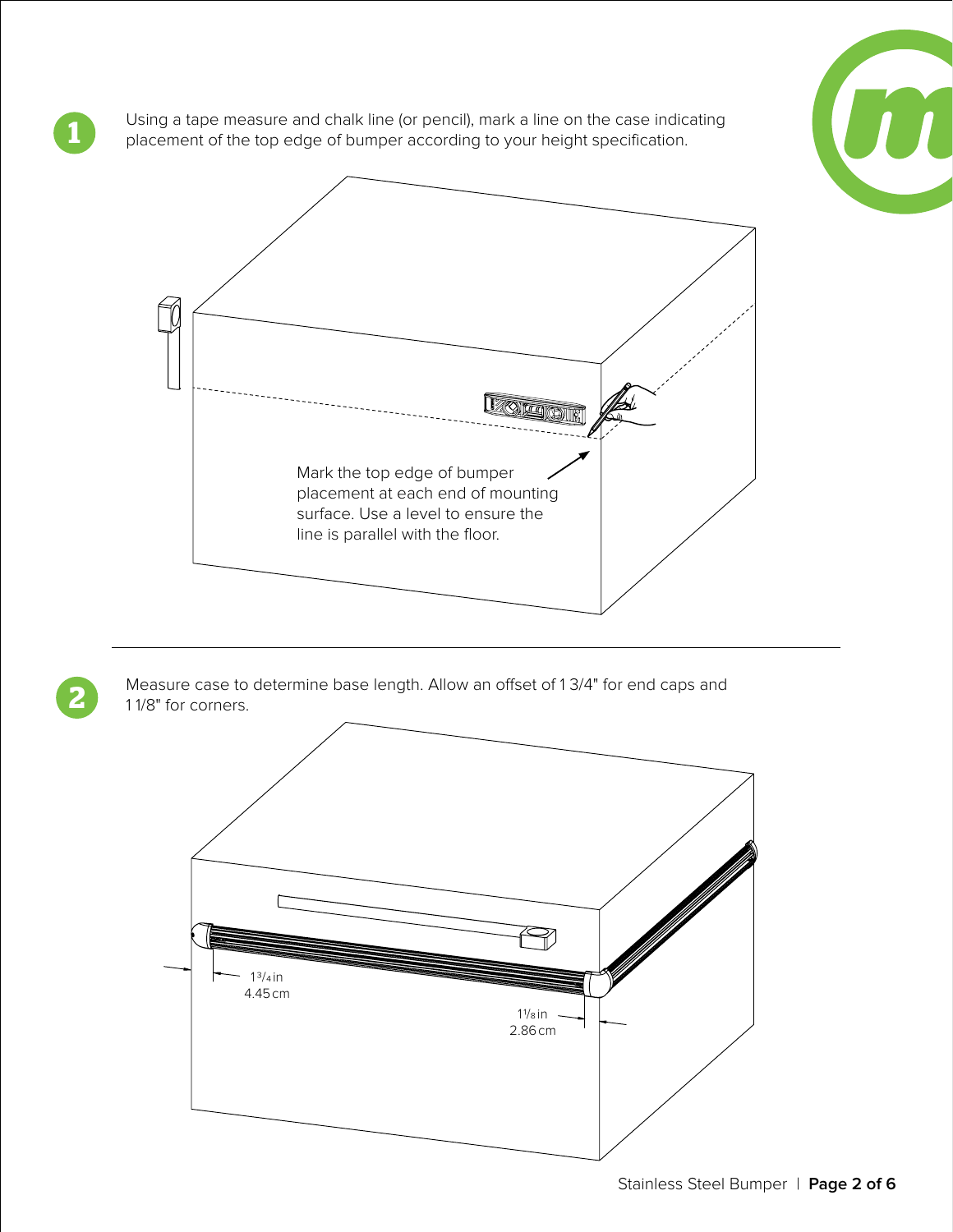

**41** Holding the ends and corners, align base to verify cut lengths before attaching to case.<br>First affix corners, using recommended screws. Then, smooth bumper base against surface and affix end pieces.

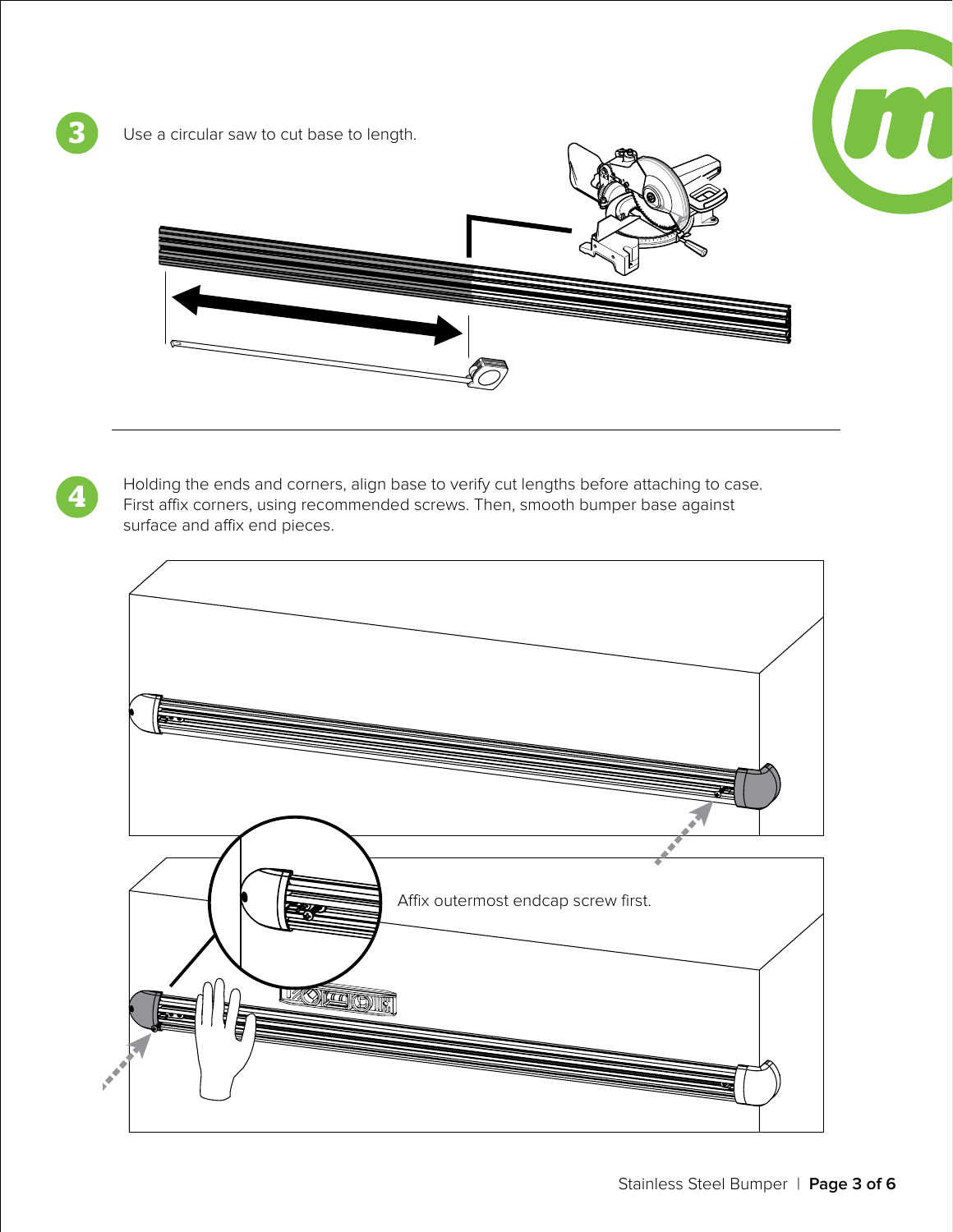

**5** Affix remaining length of base with screws placed approximately every 6 inches.



With ends, corners and base installed, measure along the base from inside edges of ends and corners, to determine length of stainless top.



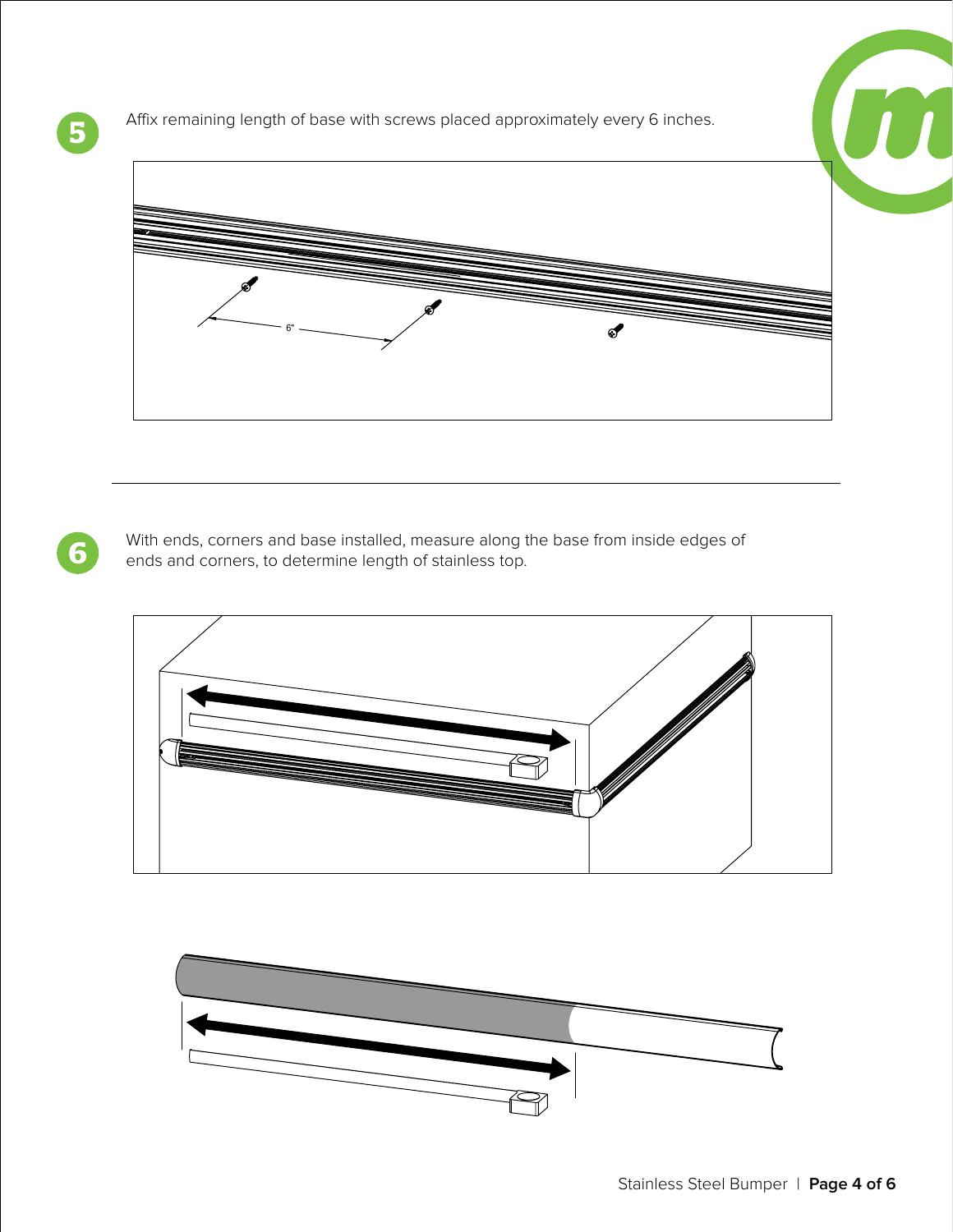Secure stainless top in place with clamps prior to cutting. Using a circular saw with stainless steel cutting blade, cut top to length and file ends to remove burrs, if necessary. Lower saw gently onto bumper—do not force, allowing saw blade to do the work.



## **Recommended Specifications:**

- Metal cutoff saw and blade with a thin-gauge, stainless steel application specification
- Example: Makita LC 1230 + A-90847 12" 78T C.T. Dry Cut Stainless Steel blade
- High tooth count: 76T-100T

**7**

**8**

- Kerf: thin to ultra-thin
- Cermet blade, tungsten-carbide tips
- Saw speed: 1500 RPM 2000 RPM
- Non-abrasive blade will prevent burning

Install bumper top onto base by pressing upper half to snap over base latching feature. Using a soft mallet or deadblow hammer and cloth, apply pressure to the bottom half of bumper to pivot and snap into place. Continue along length of bumper top until completely installed.